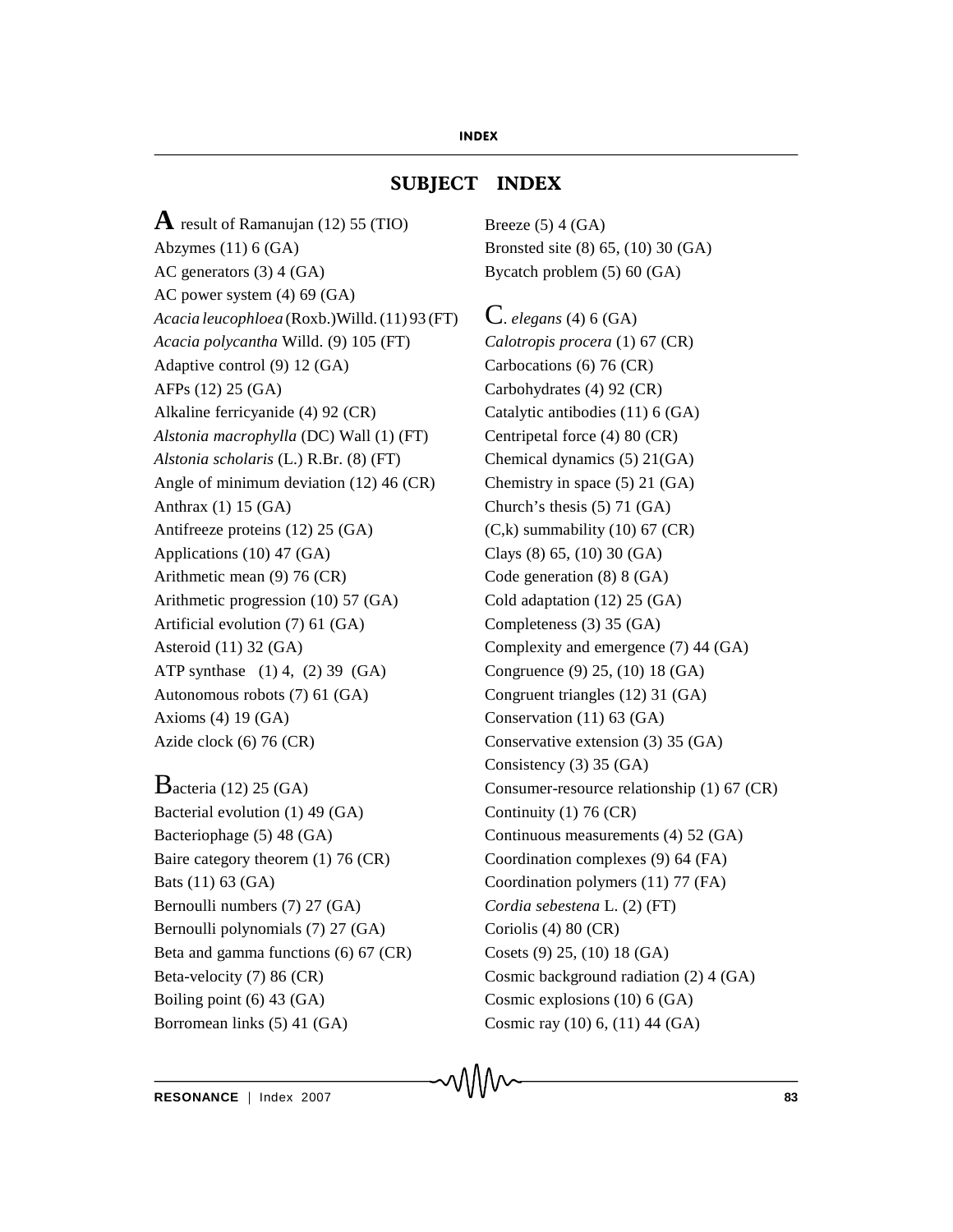Cosmology (2) 4 (GA) Cube (8) 76 (CR) Currying (9) 40 (GA) Cut (3) 77 (CR) Cyclic order (3) 77 (CR) Cylindrical furnace (9) 74 (CR)

 $\mathbf{D}$ C power supply (10) 80 (CR) Declarative programming (8) 27 (GA) Decoding algorithms (4) 37 (GA) Definitions (4) 19 (GA) Dendrimers (1) 60 (FA) Denomination (3) 77 (CR) Deoxyribo nucleic acid (9) 4 (GA) Desalination (5) 37 (GA) Diamond anvil cell (6) 10 (GA) Diels–Alder reaction (11) 6 (GA) Differentiation (3) 27 (GA) Dinitrogen (3) 70 (FA) Discontinuity (1) 76 (CR) Divisibility (11) 87 (CR) Dual fluorescence (7) 79 (FA) Dynamical systems (9) 12 (GA) Dynamic theory of crystal lattices (12) 6 (GA)

## *E.coli* (7) 92 (CR)

*e-EFM* by K Ramesh (6) 86 (BR) Electrical resistivity (8) 49 (GA) Electromagnetic induction (3) 4, (3) 54 (GA) Elementary theory of nuclear shell structure (12) 6 (GA) Emissivity (4) 85 (CR) Ergodic theory (2) 17 (GA) Error correcting codes (4) 37 (GA) *Erythrina variegata var orientalis*(L.) Merr. (4) (FT) Euclidean space (11) 89 (TIO) Euler–Mascheroni constant (1) 23 (GA)

Excerpts from *Prodigal genius*: *The life of Nikola Tesla* (3) 91 (CL)

 $\mathbf{F}$ actor VIII (11) 6 (GA) Feedback control (9) 12 (GA) Fermentation (1) 15 (GA) Fermi (6) 58 (CR) Fifth postulate (4) 26 (GA) Food chain/food web (1) 67 (CR) Frances Allen (8) 5 (AIB) Freeze tolerance (12) 25 (GA) Fructose (4) 92 (CR) Functional programming (8) 27, (9) 40 (GA) Fundamental particles (10) 6 (GA)

# Galaxy evolution (3) 13 (GA)

Galaxy interactions (3) 13 (GA) Galaxy mergers (3) 13 (GA) Gas storage (11) 77 (FA) GASP (7) 92 (CR) Gaussian cumulative distribution function (11) 22 (GA) gcd (4) 19 (GA) Gene circuits (2) 29 (GA) Genetic engineering (10) 47 (GA) Geometric mean (9) 76 (CR) Gibbs (7) 4 , (7) 12 (GA) Gibbs ensembles (7) 12 (GA) Gibbs' life (7) 4 (GA) Gilbreath principle (3) 77 (CR) Glucose (4) 92 (CR) Glucose structure (1) 38 (GA) GMRT (6) 58 (CR) Gödel (2) 59 (GA) Gödel numbers (5) 71 (GA) Grape fermentation (1) 38 (GA) Green chemistry (8) 65, (10) 30 (GA)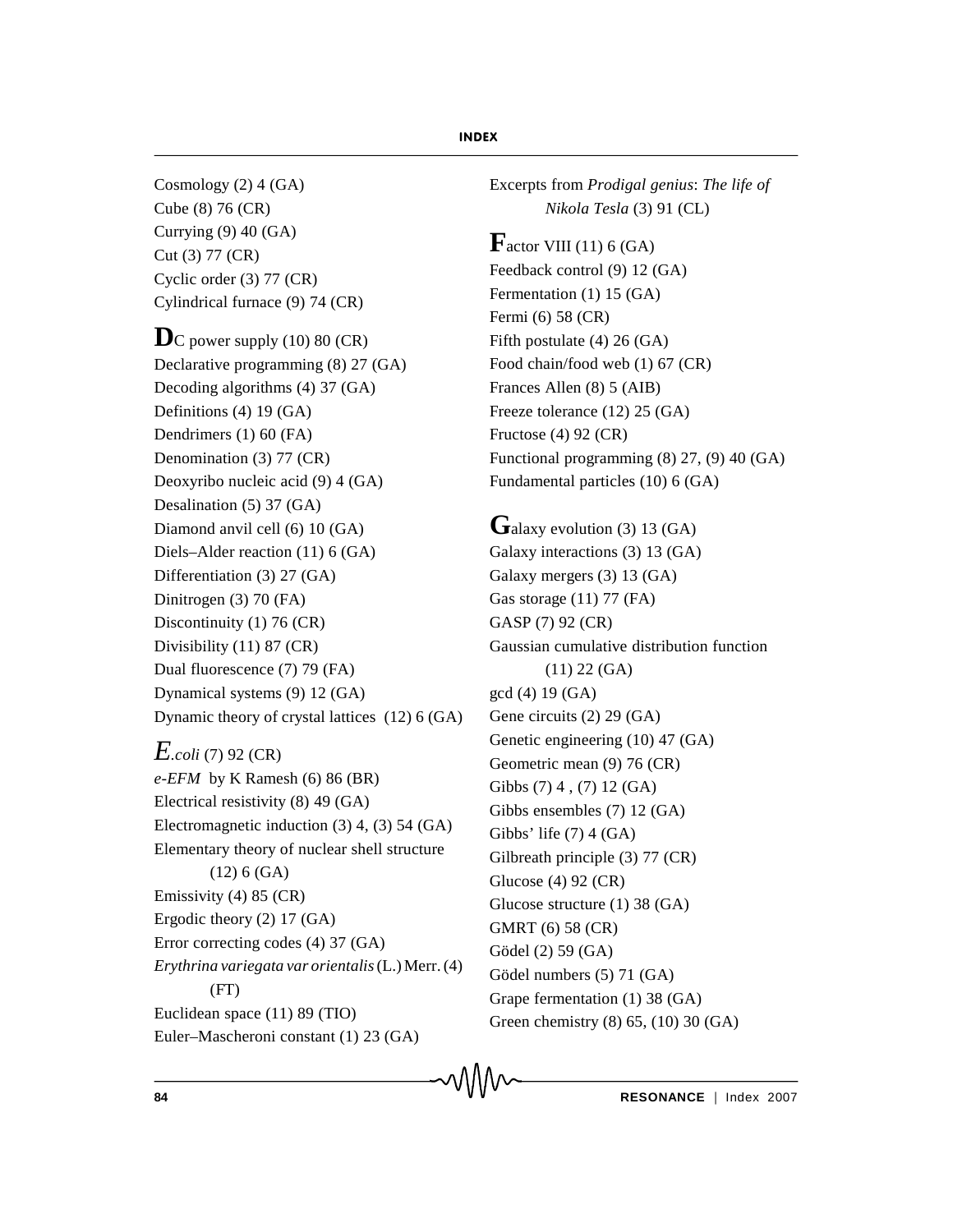Group theory (2) 59, (9) 25, (10) 18 (GA) *Guazuma tomentosa* Kunth (10) (FT) GZK limit (11) 44 (GA)

 $\mathbf{H}$ all's theorem (3) 77 (CR) Halmos (2) 17 (GA) Hamilton cycle (12) 53 (TIO) Harmonic mean (9) 76 (CR) Haskell (8) 27 (GA) Heat transfer (4) 85 (CR) Hexavalent iron complex (9) 64 (FA) High energy physics (10) 6 (GA) High pressure (8) 49 (GA) Hilbert space (2) 17 (GA) Hilbert's program (3) 35 (GA) Horizontal gene transfer (1) 49 (GA) Hugoniot (6) 10 (GA) Hybridome technology (11) 6 (GA) Hydrogen storage (5) 31 (GA) Hydrostatic pressure (6) 10 (GA) Hyperbolic angle (7) 86 (CR) Hyperbolic tangent (7) 86 (CR) Hyper-plane (8) 76 (CR)

**I**magination in science Jacobus Henricus van't Hoff (5) 88 (CL) Incident light (12) 46 (CR) Indirect gap semiconductors (10) 37 (GA) Induction motors  $(3)$  4,  $(3)$  54  $(GA)$ Inertial observer (7) 86 (CR) Inertness (3) 70 (FA) Infinite data structures (8) 27 (GA) Insects (10) 47 (GA) Integeneric hybrids of *Saccharum* by E K Janaki Ammal (6) 89 (CL) Integrative microbiology – The third golden age (2) 71 (RF)

Intergeneric hybrids (6) 4 (GA) Intermolecular forces (6) 43 (GA) Interpretation (3) 35 (GA) Intra-cellular transport (1) 4, (2) 39 (GA) Ion pump (1) 4 (GA)Ion pump (2) 39 (GA) Irrationals (1) 76 (CR) IT for All by V Rajaraman (6) 83 (BR)

**J**anaki Ammal (6) 4 (GA) John Backus (8) 3 (AIB)

**K**nots  $(5)$  41  $(GA)$ Kuiper belt object (11) 32 (GA)

**L**and-sea  $(5)$  4  $(GA)$ Latin squares (3) 77 (CR) Lazy reduction (8) 27 (GA) Le Bel (5) 21 (GA) Lewis site (8) 65, (10) 30 (GA) Lexical analysis (8) 8 (GA) Lifetimes (6) 76 (CR) Light (6) 71 (CR) Light emitter (10) 37 (GA) Line regulation (10) 80 (CR) Logarithmic mean (9) 76 (CR) Logic gates  $(2)$  29  $(GA)$ Logical axioms (3) 35 (GA) London forces (6) 43 (GA) Low gravity  $(12)$  40  $(GA)$ 

**M**achine intelligence (7) 61 (GA) Magic numbers (12) 6, (12) 12 (GA) Maria Goeppert Mayer (12) 6 (GA) Marine protected areas (5) 60 (GA) Mathematical logic (2) 59 (GA) Mechanochemistry (5) 48 (GA) Mediator (3) 47 (GA) Melting point (6) 43 (GA)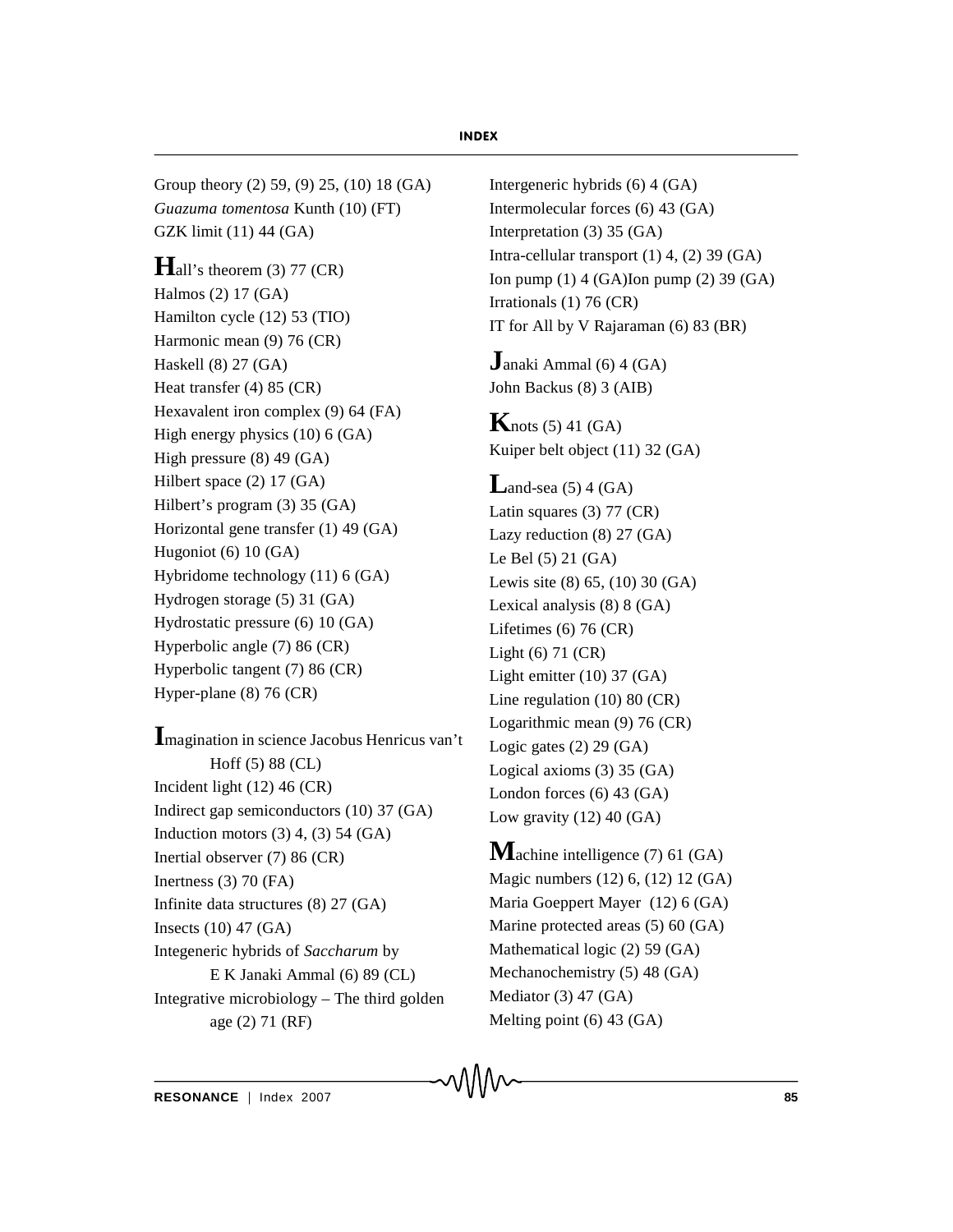Michaelis–Menten kinetics (11) 6 (GA) Micro gravity (12) 40 (GA) Model (3) 35 (GA) Modulus (9) 25, (10) 18 (GA) MOF (11) 77 (FA) Molecular evolution (1) 49 (GA) Molecular symmetry (6) 43 (GA) Molecules (6) 71 (CR) Monsoon  $(5)$  4  $(GA)$ Mössbauer spectroscopy (9) 64 (FA) Motor protein (1) 4, (2) 39 (GA) Multi-dimensional (8) 76 (CR)

**N**ano material (10) 71 (CR) Nanomaterials (5) 31 (GA) Nanothermodynamics (5) 31 (GA) Natural history (11) 63 (GA) Natural numbers (1) 23 (GA) *n*-dimensional (8) 76 (CR) Nested intervals (1) 76 (CR) Niche (3) 27 (GA) Nitrogenase (3) 70 (FA) Nobel Prize (2) 4 (GA) Non-covalent interactions (7) 44 (GA) Non-Euclidean geometry (4) 26 (GA) Nuclear Shell mode (12) 12 (GA) Number theory (2) 59 (GA)

**O**dd and even (10) 57 (GA) Opacity Project (12) 6 (GA) Operator theory (2) 17 (GA) Opposed anvils (6) 10 (GA) Optical communication (10) 37 (GA) Optical interconnect (10) 37 (GA) Organic zeolites (11) 77 (FA) Osmosis (5) 37 (GA) Osmotic pressure – theory (5) 21 (GA) Oswald Avery (9) 4 (GA)

**P**arse tree (8) 8 (GA) Partial sum (10) 57 (GA) Pasteur (1) 15, (1) 38 (GA) Perfect shuffle (3) 77 (CR) Personal robots (7) 61 (GA) Phase transition (8) 49 (GA) Phylogenetic trees (1) 49 (GA) Phytoplankton (6) 24 (GA) Planckian spectrum (11) 44 (GA) Planet (11) 32 (GA) Plants  $(4)$  6  $(GA)$ Pluripotency (3) 27 (GA) Pneumococcal transformation (9) 4 (GA) Poiseuille's law (6) 58 (CR) Polymers (1) 60 (FA) Polymorphism (9) 40 (GA) Porous solids (11) 77 (FA) Postulates (4) 19 (GA) Power mean (9) 76 (CR) Power situation in India (4) 69 (GA) Power sums (7) 27 (GA) Primary and secondary producers (6) 24 (GA) Prime numbers (4) 19 (GA) Primes (1) 23 (GA) Probability (3) 77 (CR) Programming languages (8) 27 (GA) Projection (11) 54 (GA) Proof (3) 35, (4) 19 (GA) Pythagoras theorem (12) 31 (GA) Pythagorean triple (10) 57 (GA)

Quadratic reciprocity  $(9)$  25,  $(10)$  18  $(GA)$ Quadratic residue (9) 25, (10) 18 (GA) Qualitative test (4) 92 (CR) Quantum anti-Zeno effect (4) 52 (GA)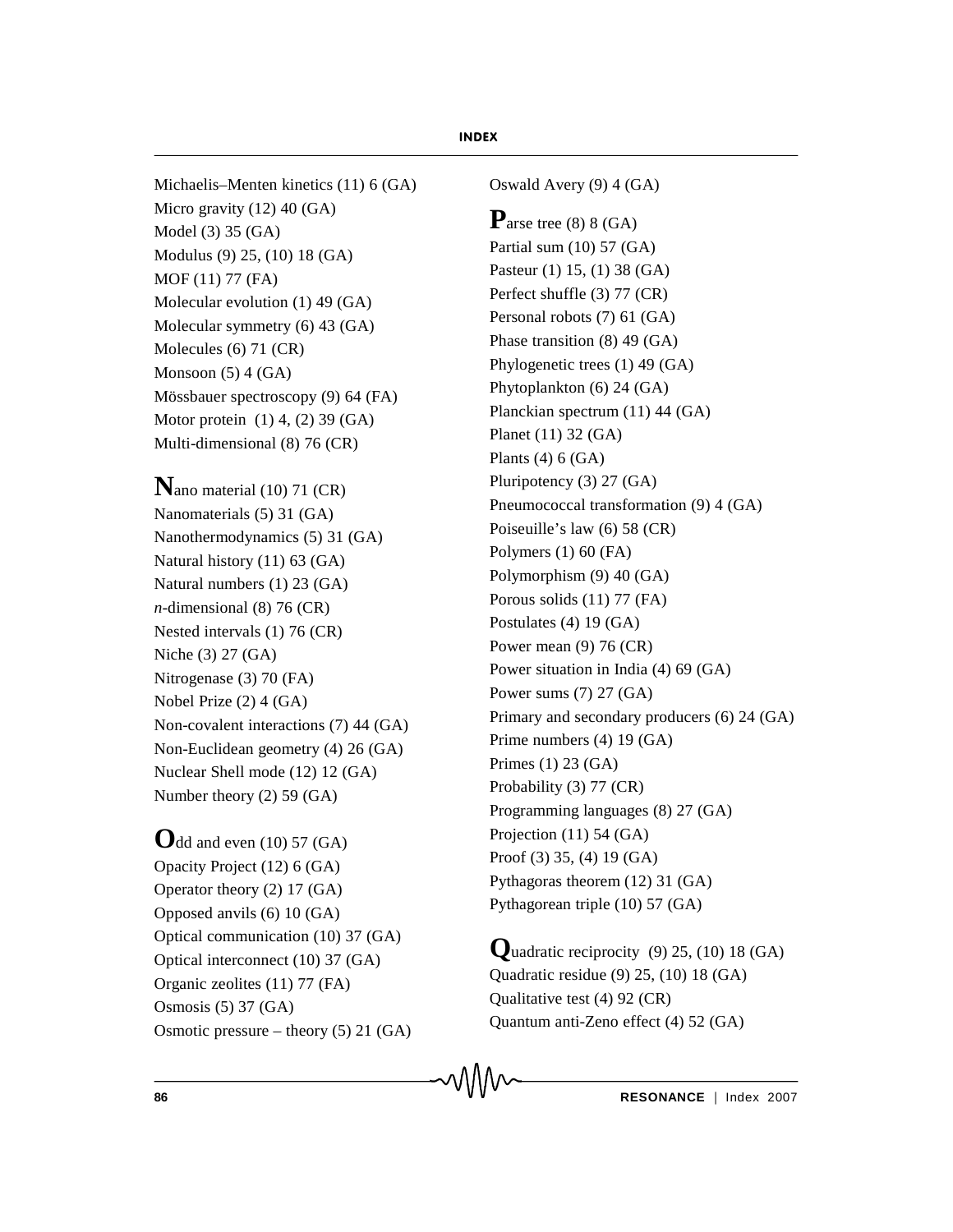Quantum emission (12) 6 (GA) Quantum evolution (4) 52 (GA) Quantum measurements (4) 52 (GA) Quantum mechanics (10) 71 (CR) Quantum Zeno effect (4) 52 (GA)

**R**abies (1) 15 (GA) Radiation (4) 85 (CR) Random order (3) 77 (CR) Rapidity (7) 86 (CR) Ratio test (10) 67 (CR) Rational and irrational numbers (12) 31 (GA) Rationals (1) 76 (CR) Rayleigh criterion (6) 58 (CR) Reactivity (3) 70 (FA) Recrystallization inhibition (12) 25 (GA) Recursive functions (5) 71 (GA) Reductions (9) 40 (GA) Reed–Solomon codes (4) 37 (GA) Refractive index (12) 46 (CR) Regulatory modules (2) 29 (GA) Relative proportion (11) 22 (GA) Remembering Newton (8) 85 (RF) Representability (5) 71 (GA) Resins (8) 65, (10) 30 (GA) Retrograde motion (11) 32 (GA) Reverse osmosis (5) 37 (GA) Rheostats (9) 74 (CR) Riemann integrable function (11) 22 (GA) Riemann integral (11) 89 (TIO) Riffle shuffle (3) 77 (CR) Ripple (10) 80 (CR) RNA interference (4) 6 (GA) RNA polymerase II (3) 47 (GA) Roger Kornberg (3) 47 (GA) Root mean square (9) 76 (CR) Root test (10) 67 (CR)

Rotating magnetic fields (3) 4 (GA) Rotation of prism (12) 46 (CR) Rules of inference (3) 35 (GA)

*Saccharum* (6) 4 (GA) *Salix tetrasperma* Roxb. (6) (FT) SBU (11) 77 (FA) Scattering (6) 71 (CR) Seasonality of wind and rain (5) 4 (GA) Seawater (5) 37 (GA) *Seismic conceptual design of buildings* by Hugo Bachmann (8) 82 (BR) Self-renewal (3) 27 (GA) Semiconductor laser (10) 37 (GA) Set of axioms (2) 59 (GA) Set theory (2) 59, (5) 71 (GA) Sharpless epoxidation (1) 38 (GA) Shock waves (11) 44 (GA) Shrimp trawler (5) 60 (GA) Si Raman laser (10) 37 (GA) Silicon photonics (10) 37 (GA) Simple sequences (1) 23 (GA) Simplex (8) 76 (CR) SiRNA (4) 6 (GA) Sloshing (12) 40 (GA) Smart structures (7) 61 (GA) Solid acid (8) 65, (10) 30 (GA) Spinning space vehicle (4) 80 (CR) Spin-orbit coupling (12) 12 (GA) Spontaneous generation (1) 15 (GA) Square (8) 76 (CR) Square number (10) 57 (GA) Standard normal distribution (11) 22 (GA) Stassfurt salt deposits (5) 21(GA) State of free fall (4) 80 (CR) Statistical mechanics (12) 6, (7) 12 (GA) Stem cells (3) 27 (GA)